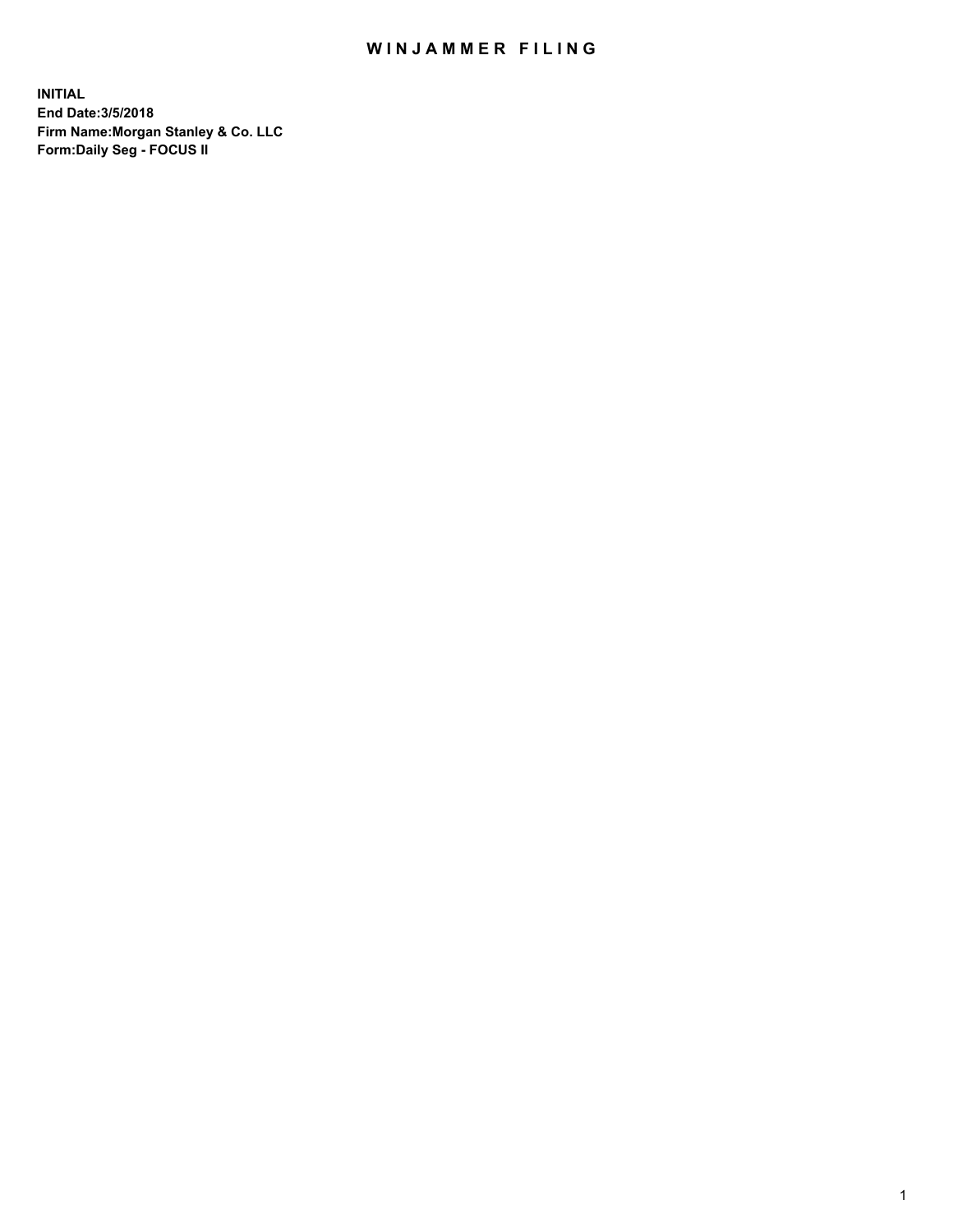### **INITIAL End Date:3/5/2018 Firm Name:Morgan Stanley & Co. LLC Form:Daily Seg - FOCUS II Daily Segregation - Cover Page**

| Name of Company                                                                   | Morgan Stanley & Co. LLC     |
|-----------------------------------------------------------------------------------|------------------------------|
| <b>Contact Name</b>                                                               | Ikram Shah                   |
| <b>Contact Phone Number</b>                                                       | 212-276-0963                 |
| <b>Contact Email Address</b>                                                      | Ikram.shah@morganstanley.com |
| FCM's Customer Segregated Funds Residual Interest Target (choose one):            |                              |
| a. Minimum dollar amount: : or                                                    | 331,000,000                  |
| b. Minimum percentage of customer segregated funds required:%; or                 |                              |
| c. Dollar amount range between: and; or                                           | <u>00</u>                    |
| d. Percentage range of customer segregated funds required between: % and %.       | 00                           |
| FCM's Customer Secured Amount Funds Residual Interest Target (choose one):        |                              |
| a. Minimum dollar amount: ; or                                                    | 140,000,000                  |
| b. Minimum percentage of customer secured funds required:%; or                    |                              |
| c. Dollar amount range between: and; or                                           | 00                           |
| d. Percentage range of customer secured funds required between: % and %.          | <u>00</u>                    |
| FCM's Cleared Swaps Customer Collateral Residual Interest Target (choose one):    |                              |
| a. Minimum dollar amount: ; or                                                    | 92,000,000                   |
| b. Minimum percentage of cleared swaps customer collateral required:% ; or        | <u>0</u>                     |
| c. Dollar amount range between: and; or                                           | <u>00</u>                    |
| d. Percentage range of cleared swaps customer collateral required between:% and%. | 00                           |

Attach supporting documents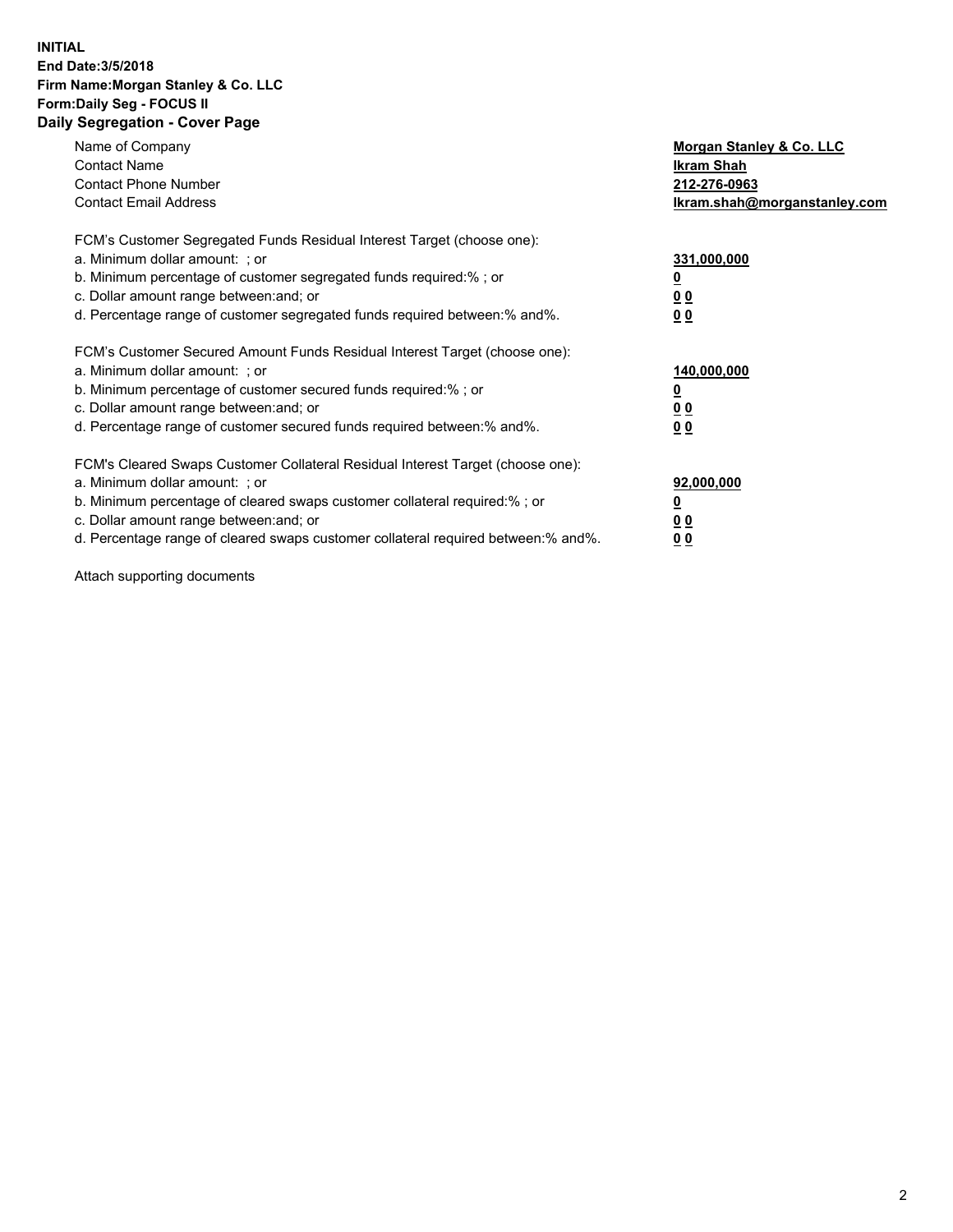## **INITIAL End Date:3/5/2018 Firm Name:Morgan Stanley & Co. LLC Form:Daily Seg - FOCUS II**

|    | <b>Daily Segregation - Secured Amounts</b>                                                                 |                                   |
|----|------------------------------------------------------------------------------------------------------------|-----------------------------------|
|    | Foreign Futures and Foreign Options Secured Amounts                                                        |                                   |
|    | Amount required to be set aside pursuant to law, rule or regulation of a foreign                           | $0$ [7305]                        |
|    | government or a rule of a self-regulatory organization authorized thereunder                               |                                   |
| 1. | Net ledger balance - Foreign Futures and Foreign Option Trading - All Customers                            |                                   |
|    | A. Cash                                                                                                    | 3,456,786,088 [7315]              |
|    | B. Securities (at market)                                                                                  | 1,790,952,175 [7317]              |
| 2. | Net unrealized profit (loss) in open futures contracts traded on a foreign board of trade                  | -172,986,046 [7325]               |
| 3. | Exchange traded options                                                                                    |                                   |
|    | a. Market value of open option contracts purchased on a foreign board of trade                             | 24,870,818 [7335]                 |
|    | b. Market value of open contracts granted (sold) on a foreign board of trade                               | -20,197,473 [7337]                |
| 4. | Net equity (deficit) (add lines 1.2. and 3.)                                                               | 5,079,425,562 [7345]              |
| 5. | Account liquidating to a deficit and account with a debit balances - gross amount                          | 18,690,325 [7351]                 |
|    | Less: amount offset by customer owned securities                                                           |                                   |
| 6. | Amount required to be set aside as the secured amount - Net Liquidating Equity                             | -17,919,468 [7352] 770,857 [7354] |
|    | Method (add lines 4 and 5)                                                                                 | 5,080,196,419 [7355]              |
| 7. | Greater of amount required to be set aside pursuant to foreign jurisdiction (above) or line                |                                   |
|    | 6.                                                                                                         | 5,080,196,419 [7360]              |
|    | FUNDS DEPOSITED IN SEPARATE REGULATION 30.7 ACCOUNTS                                                       |                                   |
| 1. | Cash in banks                                                                                              |                                   |
|    |                                                                                                            |                                   |
|    | A. Banks located in the United States                                                                      | 613,285,974 [7500]                |
|    | B. Other banks qualified under Regulation 30.7                                                             | 496,028,951 [7520] 1,109,314,925  |
| 2. |                                                                                                            | [7530]                            |
|    | Securities                                                                                                 |                                   |
|    | A. In safekeeping with banks located in the United States                                                  | 202,574,485 [7540]                |
|    | B. In safekeeping with other banks qualified under Regulation 30.7                                         | 0 [7560] 202,574,485 [7570]       |
| 3. | Equities with registered futures commission merchants                                                      |                                   |
|    | A. Cash                                                                                                    | 5,831,489 [7580]                  |
|    | <b>B.</b> Securities                                                                                       | $0$ [7590]                        |
|    | C. Unrealized gain (loss) on open futures contracts                                                        | -202,216 [7600]                   |
|    | D. Value of long option contracts                                                                          | $0$ [7610]                        |
|    | E. Value of short option contracts                                                                         | 0 [7615] 5,629,273 [7620]         |
| 4. | Amounts held by clearing organizations of foreign boards of trade                                          |                                   |
|    | A. Cash                                                                                                    | $0$ [7640]                        |
|    | <b>B.</b> Securities                                                                                       | $0$ [7650]                        |
|    | C. Amount due to (from) clearing organization - daily variation                                            | $0$ [7660]                        |
|    | D. Value of long option contracts                                                                          | $0$ [7670]                        |
|    | E. Value of short option contracts                                                                         | 0 [7675] 0 [7680]                 |
| 5. | Amounts held by members of foreign boards of trade                                                         |                                   |
|    | A. Cash                                                                                                    | 2,535,477,918 [7700]              |
|    | <b>B.</b> Securities                                                                                       | 1,588,377,690 [7710]              |
|    | C. Unrealized gain (loss) on open futures contracts                                                        | <u>-172,783,830</u> [7720]        |
|    | D. Value of long option contracts                                                                          | 24,870,818 [7730]                 |
|    | E. Value of short option contracts                                                                         | -20,197,473 [7735] 3,955,745,123  |
|    |                                                                                                            | $[7740]$                          |
| 6. | Amounts with other depositories designated by a foreign board of trade                                     | $0$ [7760]                        |
| 7. | Segregated funds on hand                                                                                   | $0$ [7765]                        |
| 8. | Total funds in separate section 30.7 accounts                                                              | 5,273,263,806 [7770]              |
| 9. | Excess (deficiency) Set Aside for Secured Amount (subtract line 7 Secured Statement<br>Page 1 from Line 8) | 193,067,387 [7380]                |

10. Management Target Amount for Excess funds in separate section 30.7 accounts **140,000,000** [7780]

11. Excess (deficiency) funds in separate 30.7 accounts over (under) Management Target **53,067,387** [7785]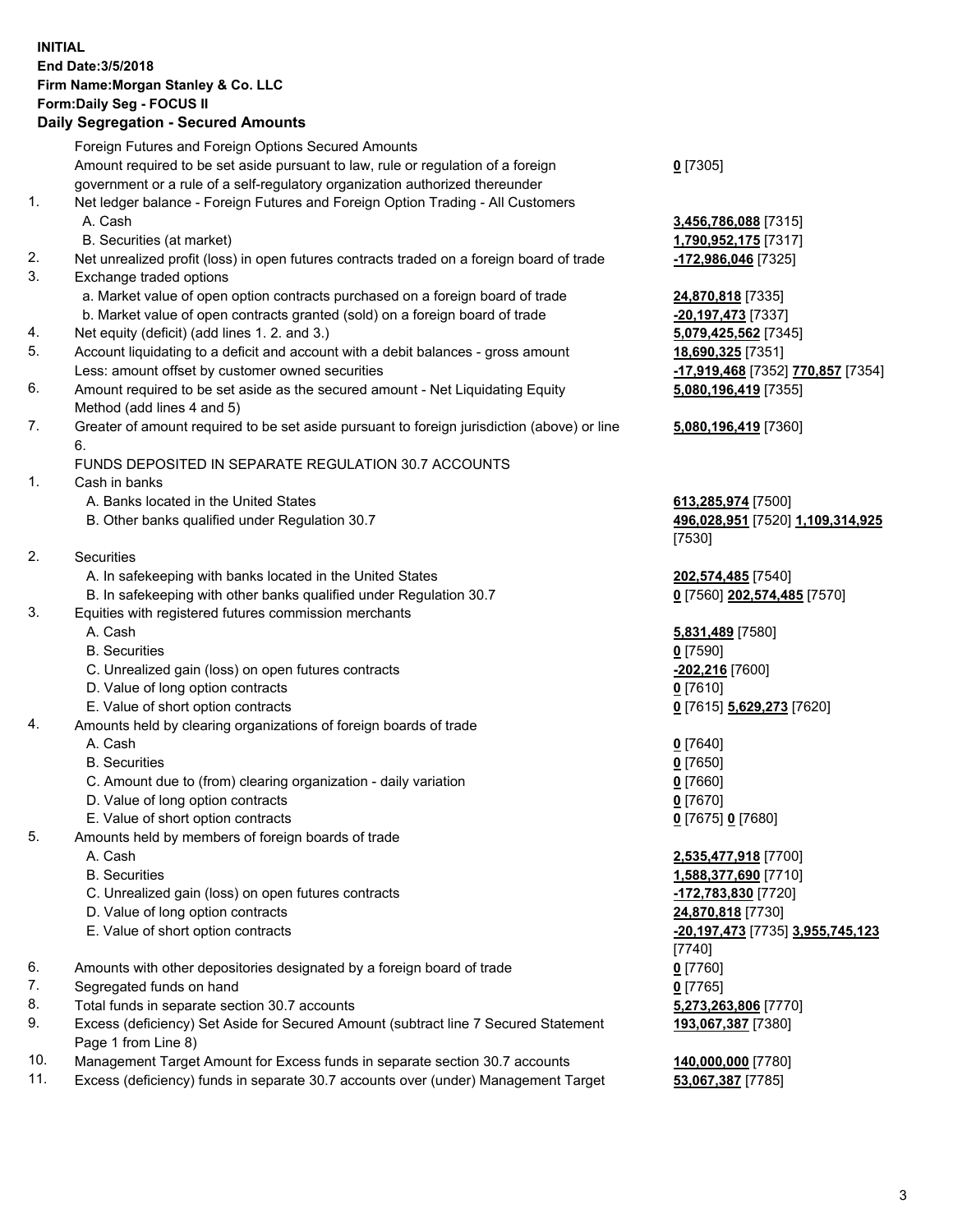## **INITIAL End Date:3/5/2018 Firm Name:Morgan Stanley & Co. LLC Form:Daily Seg - FOCUS II**

# **Daily Segregation - Segregation Statement**

SEGREGATION REQUIREMENTS(Section 4d(2) of the CEAct) 1. Net ledger balance A. Cash **9,686,582,115** [7010] B. Securities (at market) **5,255,705,285** [7020] 2. Net unrealized profit (loss) in open futures contracts traded on a contract market **991,387,652** [7030] 3. Exchange traded options A. Add market value of open option contracts purchased on a contract market **428,533,772** [7032] B. Deduct market value of open option contracts granted (sold) on a contract market **-661,846,633** [7033] 4. Net equity (deficit) (add lines 1, 2 and 3) **15,700,362,191** [7040] 5. Accounts liquidating to a deficit and accounts with debit balances - gross amount **224,187,623** [7045] Less: amount offset by customer securities **-191,725,385** [7047] **32,462,238** [7050] 6. Amount required to be segregated (add lines 4 and 5) **15,732,824,429** [7060] FUNDS IN SEGREGATED ACCOUNTS 7. Deposited in segregated funds bank accounts A. Cash **4,632,562,868** [7070] B. Securities representing investments of customers' funds (at market) **0** [7080] C. Securities held for particular customers or option customers in lieu of cash (at market) 8. Margins on deposit with derivatives clearing organizations of contract markets A. Cash **6,388,743,268** [7100] B. Securities representing investments of customers' funds (at market) **0** [7110] C. Securities held for particular customers or option customers in lieu of cash (at market) 9. Net settlement from (to) derivatives clearing organizations of contract markets **61,433,154** [7130] 10. Exchange traded options A. Value of open long option contracts **428,533,772** [7132] B. Value of open short option contracts **-661,846,633** [7133] 11. Net equities with other FCMs A. Net liquidating equity **2,311,198** [7140] B. Securities representing investments of customers' funds (at market) **0** [7160] C. Securities held for particular customers or option customers in lieu of cash (at market) **0** [7170] 12. Segregated funds on hand **0** [7150] 13. Total amount in segregation (add lines 7 through 12) **16,107,442,912** [7180] 14. Excess (deficiency) funds in segregation (subtract line 6 from line 13) **374,618,483** [7190] 15. Management Target Amount for Excess funds in segregation **331,000,000** [7194]

16. Excess (deficiency) funds in segregation over (under) Management Target Amount Excess

**953,651,894** [7090]

**4,302,053,391** [7120]

**43,618,483** [7198]